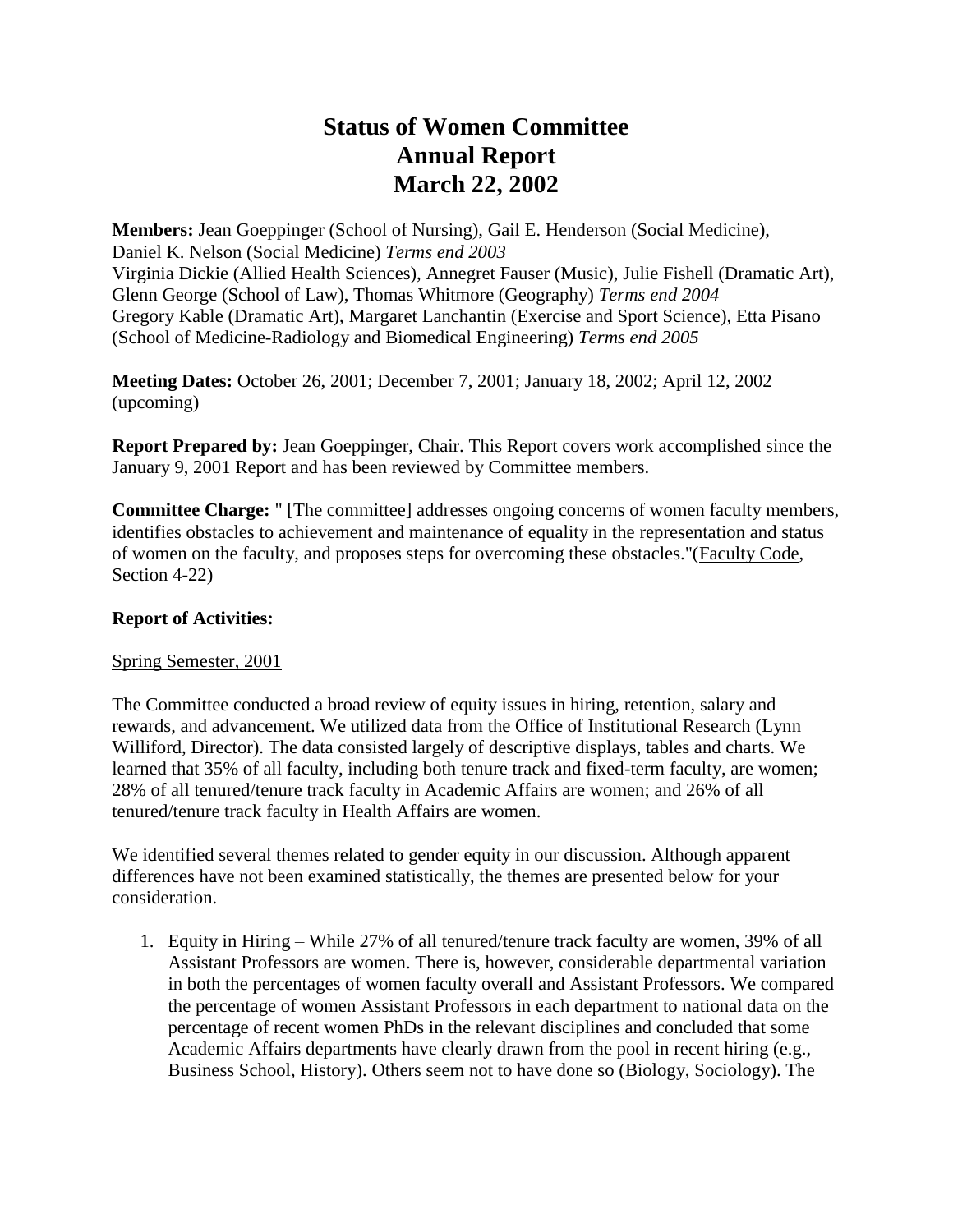comparison was more complex for Health Affairs departments, given the multidisciplinary nature of faculty backgrounds.

- 2. Tenure Decisions We assessed tenure decisions for cohorts hired between 1988-89 and 1994-95. While an equal percentage of men and women were granted tenure, there was some difference in the percentage of men and women who reach the tenure decision (39% of men vs. 33% of women). The same percentage of men and women (28%) resigned before tenure decisions; thus the difference probably lies in being denied reappointment or having the decision deferred. In addition, there is a difference of approximately six additional months in the time to tenure decision (women take more time than their male counterparts).
- 3. Advancement/ "Glass Ceiling" While 22% of all professors at UNC-CH are women, only 14% of distinguished professors are women. The Bridges Program, which is evaluated highly, might facilitate the advancement of women faculty. We were unable to explore this possibility.
- 4. Salary and Rewards The Committee found significant differences in salary by gender and rank across the Schools. However, our ability to analyze these data was limited, and consequently we strongly recommended a broad scope salary equity study. We also suggested that assessing rewards requires looking beyond base salary comparisons, and should include such components as bonuses, endowed chairs, access to positions with extra salary or other benefits (e.g., reduced course load, TA assistance), and nominations for prestigious national bodies such as the IOM and NSF.
- 5. Fixed Term vs. Tenured/Tenure Track In addition to salary differentials by gender within tenured/tenure track positions, there are also salary differentials between tenured/tenure track and fixed term positions and between men and women in fixed term positions. Because a greater proportion of fixed term appointments are filled by women (particularly in Health Affairs), this exacerbates overall gender differences in salary across the University. Since faculty growth is occurring predominately in fixed-term ranks, we recommended that fixed-term faculty be included in any salary equity study.

#### Fall Semester, 2001

- 1. The Chair represented the Committee at a November 19, 2001 meeting with Chancellor Moeser, Steve Allred, Associate Provost for Academic Initiatives, and representatives of other constituencies interested in the status of women at the University: Employee Forum, Association of Women Faculty and Professionals, Student Government, Curriculum in Women's Studies, Carolina Women's Center. This group is emerging as a forum where issues pertaining to women faculty, staff, and students can be explored with the Chancellor and his staff. A key initiative, the university-wide salary equity study, gained momentum here. In addition, the forum is leading to greater cooperation, for instance, in the salary equity study and the development of a Resource Packet for new women faculty.
- 2. We worked to explore hiring, retention, salary and benefits data more closely. We reviewed materials compiled by the Office of Institutional Research. (The data are available on request.) The data consisted largely of descriptive displays, tables and charts, and included factors related to gender differences in hiring and retention. Key "findings" from our discussion included: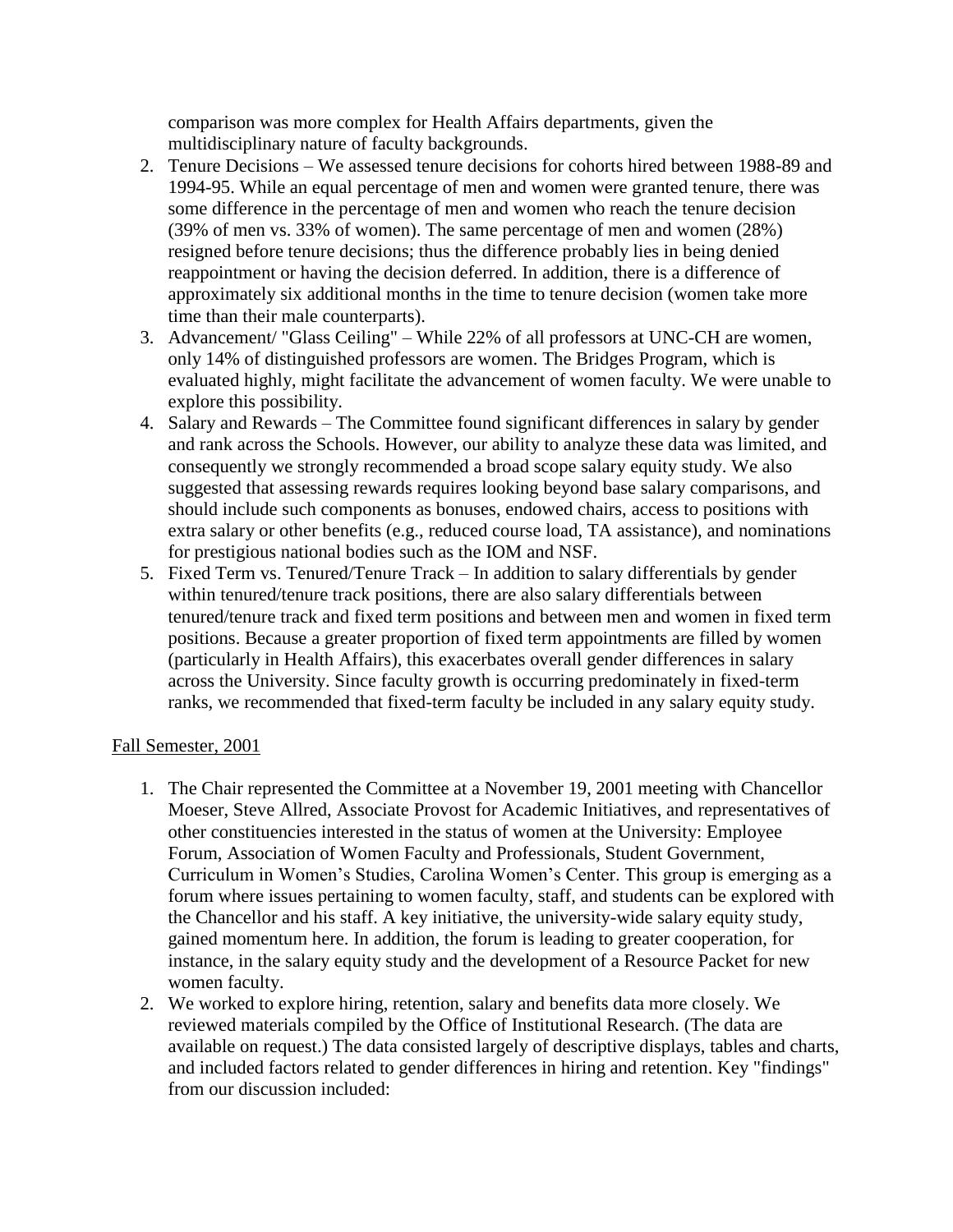- o The total percentage of female New Hires (Academic and Health Affairs) between 1985-2001 ranged from a low of 22% in 1996 to a high of 44% in 1998, and included a drop to 28% in 2001. There seemed to be no trend regarding gender.
- o Between 1973 and 2001 there was an overall upward trend in the percentage of tenured/tenure track women, all ranks, from a low of 12% (1973) to a high of 27% (2001). That is, over 30 years the University's tenured/tenure-track female faculty increased by 15%.
- o For Assistant Professors, the percentage increased from 20% (1973) to 41% (1990) but then declined to 36% in 2001.
- o These temporal trends may be related to pressure to improve female representation in faculty ranks in the 1980s.
- o The total percentages of tenured/tenure track women and percentages by rank in 2001 were slightly lower in Health Affairs (without Nursing) than in Academic Affairs, 24% vs. 27%.
- o New women Assistant Professor hires were again compared to data on doctoral recipients in US by discipline. Some UNC-CH departments stand out because the percentage of women faculty is low or zero, while the number of graduates with doctoral degrees is substantially higher. For example, about 30% of new PhDs in Geology, Philosophy and Statistics are women, but the percentage of women in those departments at UNC-CH is low or zero.
- o Women represent a much larger percentage of Fixed Term appointments than in Tenured/Tenure Track positions. This is true across Academic and Health Affairs. This finding is qualified by the difficulty in defining Fixed Term consistently across all University units. The Committee recommended the salary equity study be restricted to those Fixed Term faculty appointees with 70% FTE or greater.
- 3. We have also worked to mount a University-wide equity study. (This will not include the broader issue of "treatment equity" but be restricted to salary equity.) At the Chancellor's request (and subsequent to the 11-19-01 meeting), Bernadette Gray-Little (Executive Associate Provost) assumed responsibility for coordinating the effort. We have collaborated with Provost Gray-Little, Lynn Williford, Director, Office of Institutional Research, and other stakeholders in orchestrating a broad multivariate study of salary equity. The sample will include both Academic and Health Affairs faculty and all schools in Health Affairs, as well as faculty with tenured/tenure track and fixed-term titles. Data will be reported by minimal feasible unit (for statistical reasons and for protection of anonymity).

The general questions the study will address are: 1) What are the differences in average salary by gender and by race for each of the units? 2) After taking service and status variables into account, are gender and race differences in salary significant? Specific questions to guide more detailed analyses have been submitted by this Committee and other groups to both Provost Grey-Little and Director Williford.

The dependent variable will be the 2001-02 annual base salary from UNC-CH as of September 30, 2001. This figure will not include summer income for 9 month faculty,